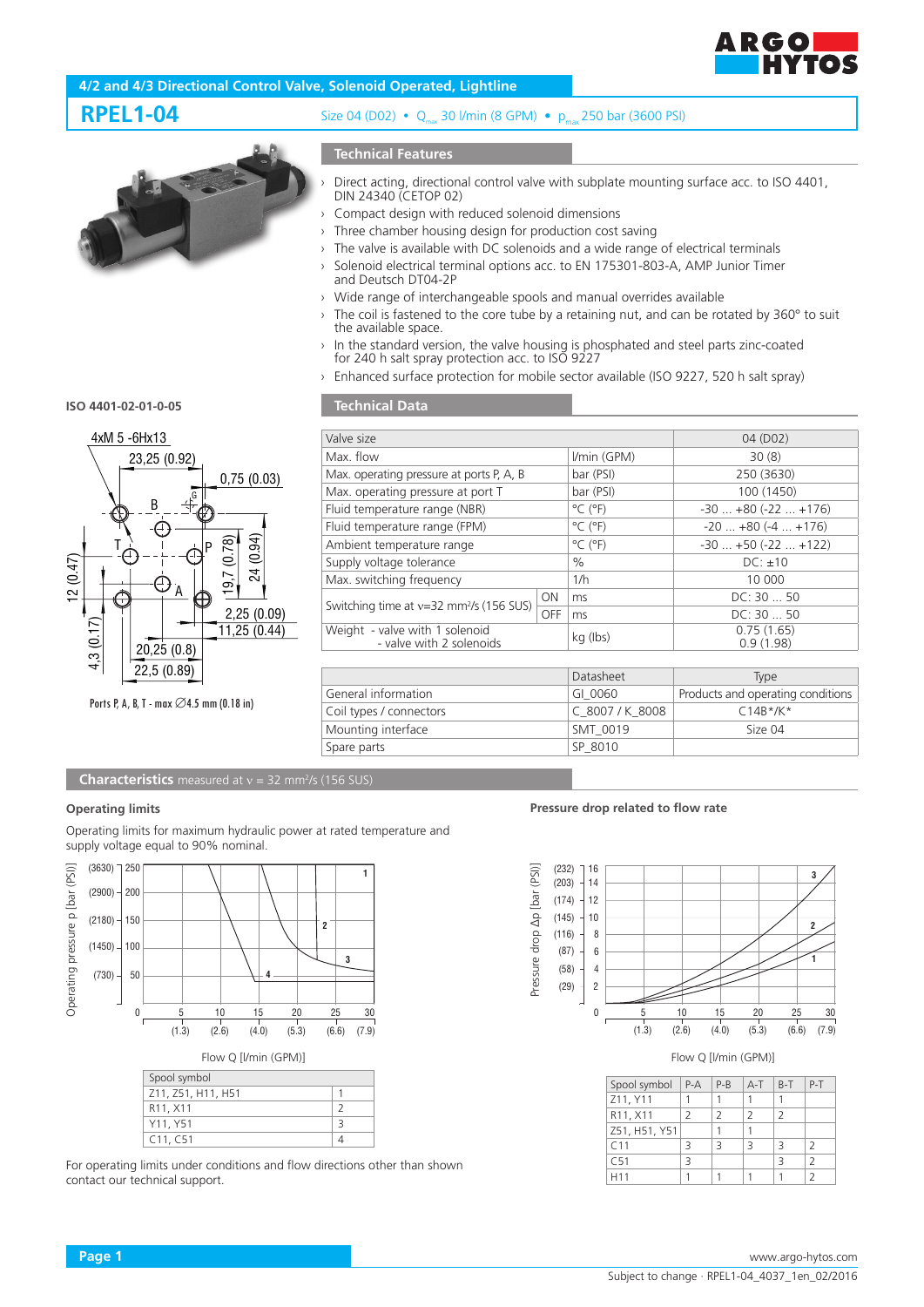



- For directional valves with two solenoids, one solenoid must be de-energized before the other solenoid can be charged.

- For other solenoid voltage supply options see data sheet C\_8007.

- The solenoid operated valves are delivered without connectors. For available connectors see data sheet K\_8008.

- The orifice to the P port can be ordered separately, see data sheet SP\_8010.

- Mounting bolts M5 x 35 DIN 912-10.9 or studs must be ordered separately. Tightening torque is 5 Nm (3.7 Ibf.ft).

- Besides the commonly used valve versions shown other special models are available. Contact our technical support for their identification, feasibility and operating limits.

#### **Spool Symbols**

| Type            | Symbol                                                      | Interposition                                                                                                                                                                                                                                                                                                                                                                                         | Type            | Symbol                                                    | Interposition                                                       |
|-----------------|-------------------------------------------------------------|-------------------------------------------------------------------------------------------------------------------------------------------------------------------------------------------------------------------------------------------------------------------------------------------------------------------------------------------------------------------------------------------------------|-----------------|-----------------------------------------------------------|---------------------------------------------------------------------|
| Z11             | A B<br>VЩ,<br>$\alpha$<br>r T<br>Þ                          | <b>TITITI</b><br>$\overline{1}$ $\overline{1}$ $\overline{1}$ $\overline{1}$ $\overline{1}$ $\overline{1}$ $\overline{1}$ $\overline{1}$ $\overline{1}$ $\overline{1}$ $\overline{1}$ $\overline{1}$ $\overline{1}$ $\overline{1}$ $\overline{1}$ $\overline{1}$ $\overline{1}$ $\overline{1}$ $\overline{1}$ $\overline{1}$ $\overline{1}$ $\overline{1}$ $\overline{1}$ $\overline{1}$ $\overline{$ | Z51             | $\frac{A B}{1 + 1}$ M<br>$\circ \Box$<br><u>It t</u><br>P | ד <del>ו</del> וד דד<br>Nittitt                                     |
| C11             | A B<br>$T_{\text{NN}}$<br>$\frac{1}{2}$<br>D                | $\mathbb{X}$<br>تا استا                                                                                                                                                                                                                                                                                                                                                                               | H <sub>51</sub> | A <sub>B</sub><br>٦M٨<br>$\sigma$<br>D                    |                                                                     |
| H <sub>11</sub> | A B<br>$\mathbb{R}$<br>$\frac{M}{\sigma}$                   | ! ←                                                                                                                                                                                                                                                                                                                                                                                                   | Z11             | A B<br><b>MFT</b><br>$V \Box$<br>TT.<br>Б                 | تتتبتت<br>$\frac{1}{1 + 1 + 1}$                                     |
| Y11             | A B<br>$\mathbb{M}_{\mathbb{R}}$<br>D                       | ╲╎┌┤╷╽<br>`V∣                                                                                                                                                                                                                                                                                                                                                                                         | X11             | A B<br><b>M</b><br>↽հ                                     | $X^{\scriptscriptstyle\text{H-II}}_{\scriptscriptstyle\text{H-II}}$ |
| <b>R11</b>      | A B<br>IΜ<br>$\sigma$ $\Box$                                | XI. i                                                                                                                                                                                                                                                                                                                                                                                                 | C11             | - B<br>ليبيا<br>⊟                                         | $\Box$                                                              |
| Y51             | $\overline{B}$<br>ЧM<br>XH<br>$\overline{\mathcal{C}}$<br>Þ |                                                                                                                                                                                                                                                                                                                                                                                                       | H <sub>11</sub> | A B<br>M)<br>$\sqrt{2}$<br>D.                             |                                                                     |
| C51             | $\frac{A-B}{1+1}$ M<br>a.<br>P                              | ਜਸ<br>ïп                                                                                                                                                                                                                                                                                                                                                                                              | Y11             | A B<br>W<br>$\sqrt{W}$<br>$\overline{P}$                  | 고도자                                                                 |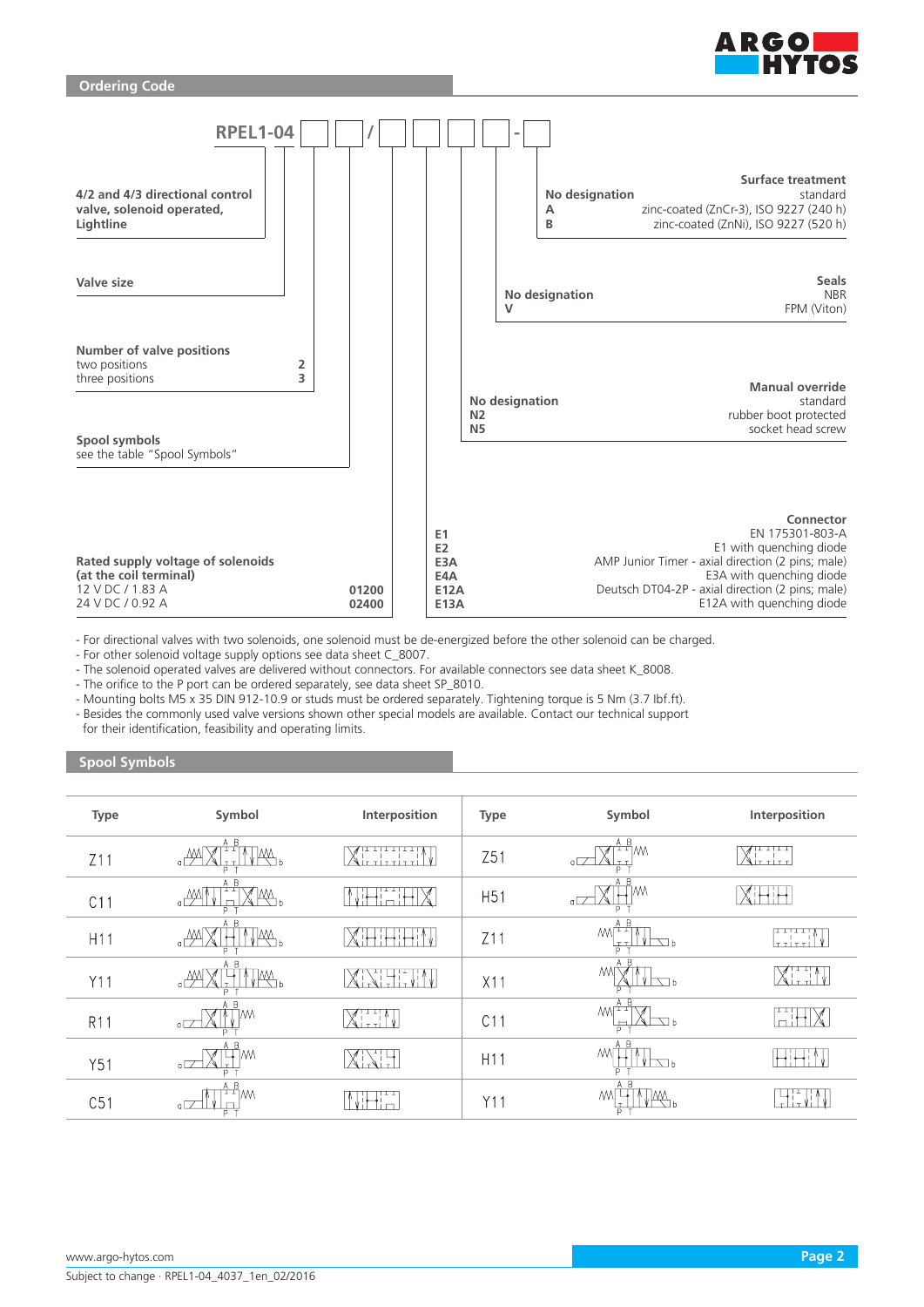

# **Solenoid Coil** in millimeters (inches)



The indicated IP protection level is only achieved if the connector is properly mounted.

# **Manual Override** in millimeters (inches)



In case of solenoid malfunction or power failure, the spool of the valve can be shifted by manual override as long as the pressure in port T does not exceed 25 bar (363 PSI). For alternative manual overrides contact our technical support.